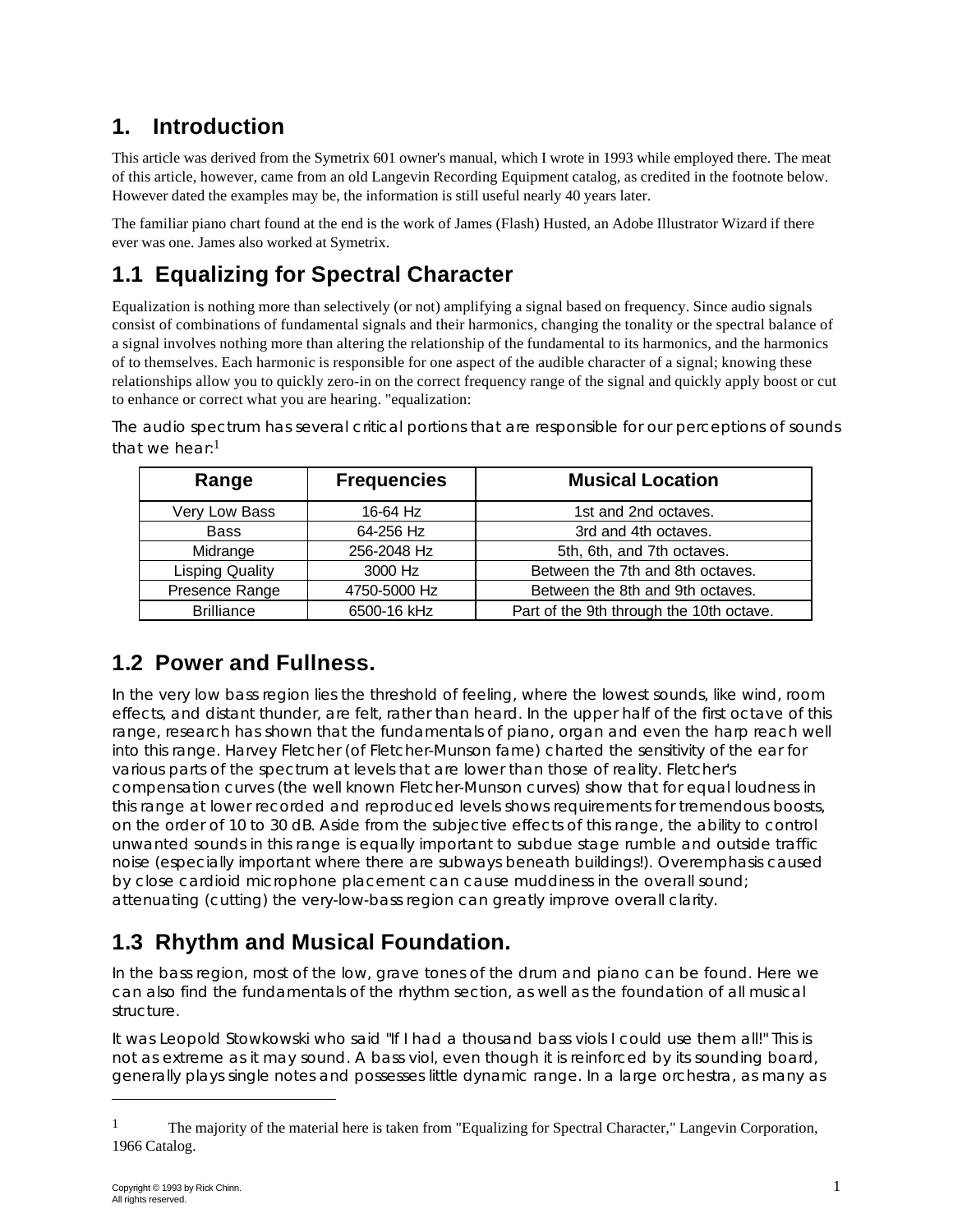*eight bass viols may be used. A total of 1000 bass viols in this case would only give an additional 21 dB of level, which is not an inordinate amount given a glance at Mr. Fletcher's equal loudness curves. Pay attention to this range because the overall musical balance of your program can be controlled by equalizing or attenuating the 100 Hz range.*

# **1.4 Telephone Quality**

*The ear is reasonably sensitive in the midrange frequencies, and sound restricted to this range has a telephone-like quality (which is generally why telephone-quality frequency response covers the 300-3 kHz range).*

*If you make the 6th octave (500-1024 Hz) louder with respect to the other octaves, the subjective result is a horn-like quality. If you emphasize the 7th octave (1000-2000 Hz), the effect is one of tinniness.*

*The fundamental tones in most music lie equally above and below middle C (261 Hz), from 128 to 512 Hz. As most instruments are rich in the first overtones, the majority of sound energy is found up to the 2.5 kHz range. Music editors and others engaged in listening to music over long periods find that listening fatigue can be reduced by attenuating the 5th, 6th, and 7th octaves by about 5 dB.*

# **1.5 Lisping Quality**

*The 3 kHz range delivers a generous stimulus to the ear. At very loud levels the region of greatest ear sensitivity shifts downward from 5 kHz; this is why many "PA" speakers have broad peaks in this region. A characteristic of low-level signals peaked at 3 kHz is a "lisping" quality, and the total inability to distinguish labial sounds such as m, b, and v.*

*In wide-range lower level systems, a peak in the 3 kHz region has a masking effect on important recognition sounds, and on others which lie above 4 kHz. Brilliance and clarity are lost and without attenuation of this region, an unconscious strain with increasing fatigue is felt according to the amount of 3 kHz boost.*

# **1.6 Presence Range**

*The usual band affecting clarity in male speech is 3000 to 6000 Hz. In a woman's voice, the fundamentals are roughly an octave higher than a man's, and a woman's range of consonant clarity lies between 5000 and 8000 Hz (the high-end of this range approaches a region of hearing insensitivity in humans). Furthermore, the total range of a woman's voice is about half that of a mans, stimulating fewer hearing nerves, and for this reason, is consequently still weaker upon reception.*

*Wide range sounds, especially those of singing voices, have fundamentals with harmonics in the 5 kHz region of good ear sensitivity. Voices that are powerful or rich with harmonics at 5 kHz sound especially pleasing, clear and full. Male opera singers are particularly favored with 5 kHz sounds, women less so. In popular music, this range shifts downward somewhat. It follows that voices deficient in the 5 kHz range can be enhanced in listening value by a generous boost on the order of 5 to 8 dB at 5 kHz. A secondary benefit of this boost is an apparent increase in level; a 6 dB rise at 5 kHz frequently gives an apparent increase of 3 dB to the overall signal.*

*Attenuating the 5 kHz range on instruments gives a "transparent" quality to the sound, providing, of course, that the remainder of the signal is otherwise wide range. Microphones having a dip in this region lack the "punch" or "presence" to which we (Americans) are accustomed.*

#### **1.7 Brilliance**

*Unvoiced consonants attributed to tooth, tongue and lip sounds are high in frequency, and reach the 10 kHz range. These frequencies account for some clarity and most brilliance, even though they contain less than 2% of the total speech energy. This also holds true for musical*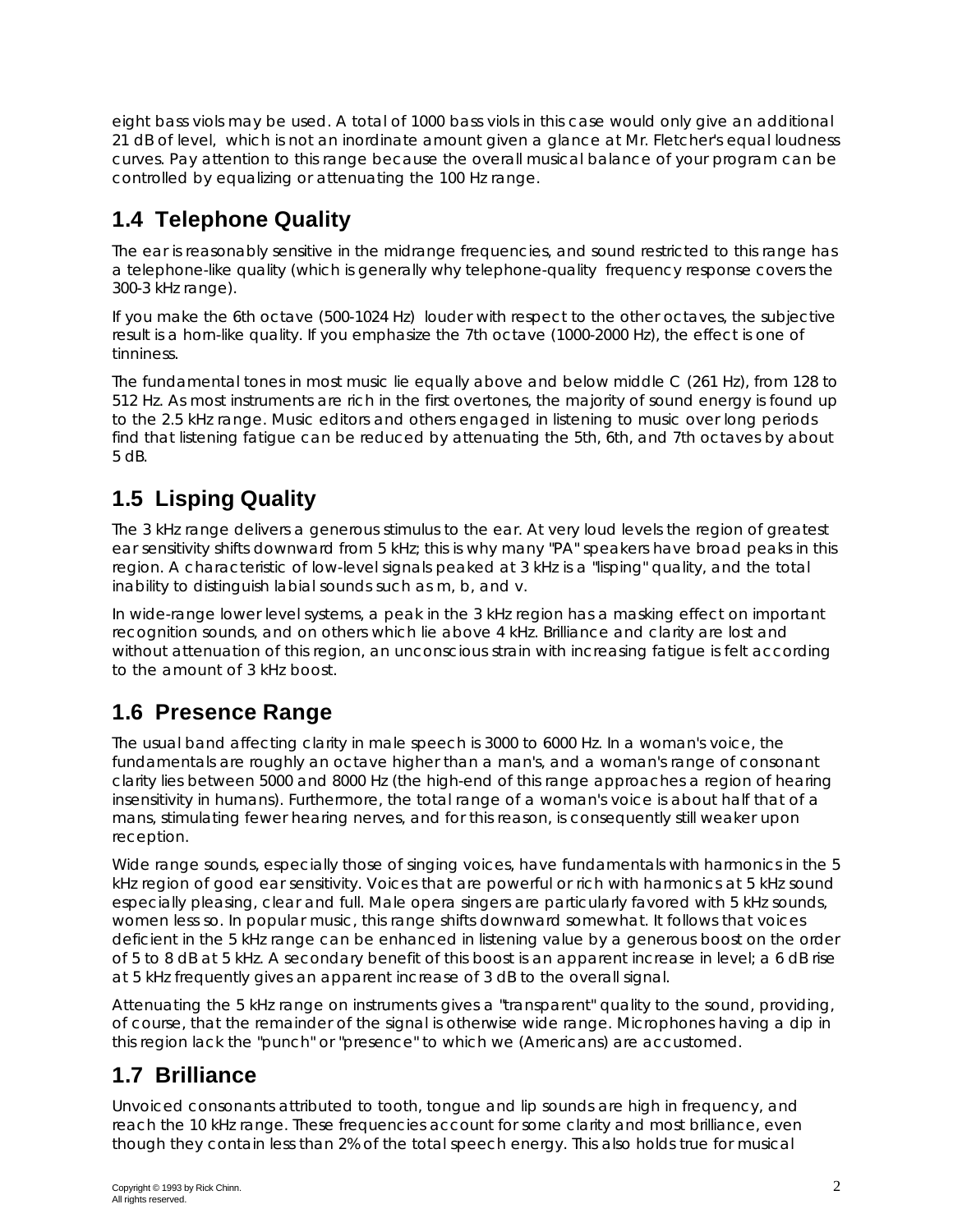*instruments; especially percussion. Boosting or cutting this range affects clarity and naturalness. In speech, the 9th and 10th octaves impart intimacy although too much emphasis can make secondary speech sounds (lip smacking, etc.) objectionable (a good case for a downward expander).*

*Some microphones having a rise at the higher frequencies (especially omni microphones) benefit from some attenuation in this region. Those microphones having under damped diaphragms may ring at these frequencies, causing an annoying sibilant distortion on speech. On musical forms using hand percussion, boosting this range frequently results in an astonishing and pleasing feeling of clarity.*

### **1.8 Conclusions**

When the article containing the above excerpts was written (probably around 1963), stereo was just becoming a commercial reality (you could still purchase mono and stereo versions of an LP and there were still more FM stations broadcasting in mono than stereo), and as many mixers contained rotary mix pots as those that used slide pots. The value of individual channel equalization was known, but it was both technologically and financially prohibitive. The article concludes thusly:

*"With the advent of stereo and three-channel recording, nearly three times the equipment, with more elaboration, seems indicated, and expansion of console area in the horizontal plane offers the only direction in which to proceed. But a single engineer has arms only so long."*

How times have changed!